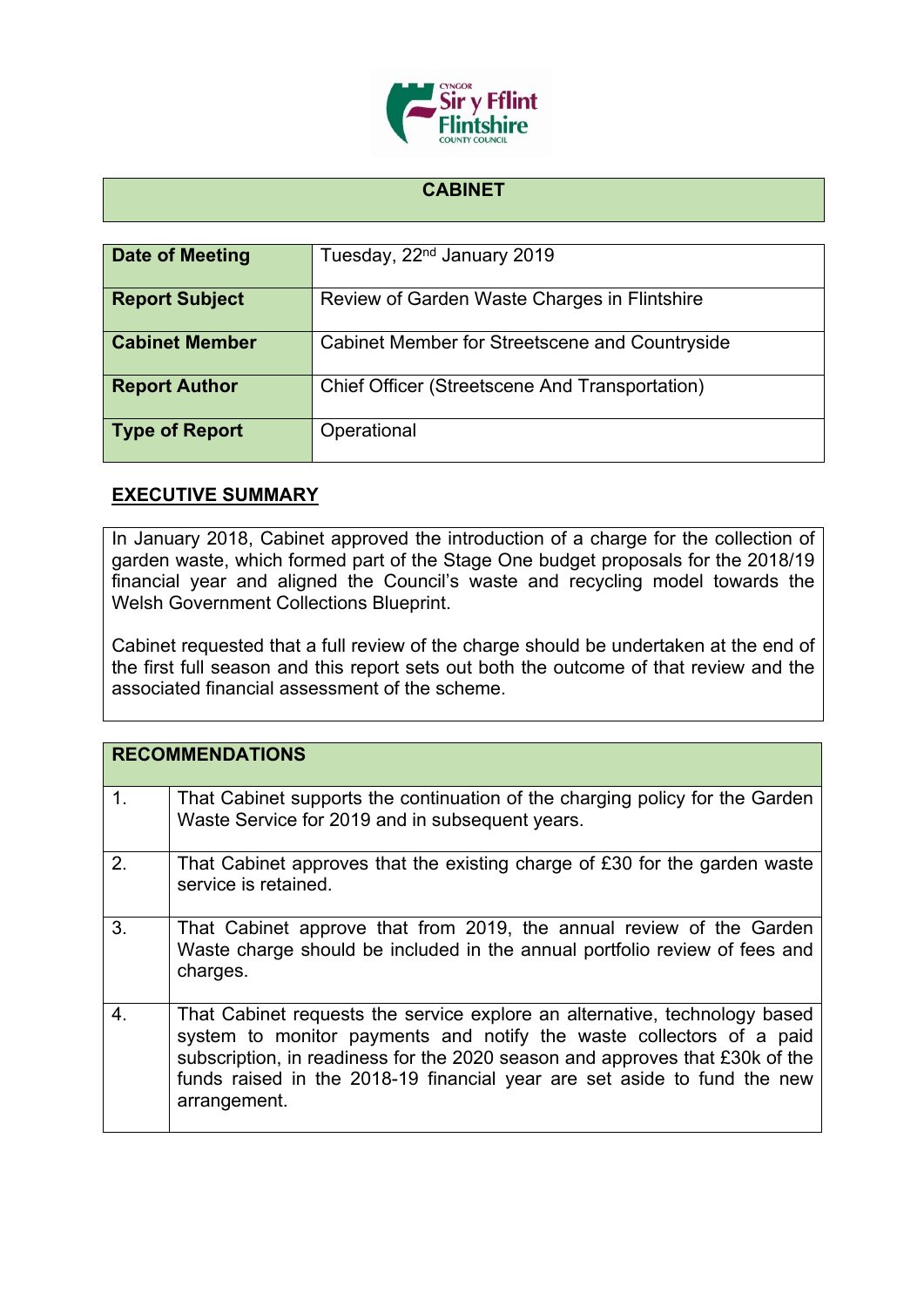## **REPORT DETAILS**

| 1.00 | <b>BACKGROUND TO THE REVIEW OF GARDEN WASTE CHARGES</b>                                                                                                                                                                                                                                                                                                                                                                                                                                                                                                                                                                                                                                                                                                                    |
|------|----------------------------------------------------------------------------------------------------------------------------------------------------------------------------------------------------------------------------------------------------------------------------------------------------------------------------------------------------------------------------------------------------------------------------------------------------------------------------------------------------------------------------------------------------------------------------------------------------------------------------------------------------------------------------------------------------------------------------------------------------------------------------|
| 1.01 | There is no statutory duty on the Council to collect garden waste however<br>garden waste collections contribute significantly to the overall recycling<br>performance through both the brown bin collection service and the garden<br>waste collected at our Household Recycling Centres (HRC's).                                                                                                                                                                                                                                                                                                                                                                                                                                                                         |
| 1.02 | The Council first introduced garden waste collections in 2003. At this time<br>the service was offered mainly to urban properties with gardens, but in 2011<br>on the introduction of the current Managed Weekly Collection service it was<br>offered to all properties - both rural and urban. Approximately 80% of all<br>properties in the County then received the service with the remainder (high<br>rise and flats) not requiring a garden waste service                                                                                                                                                                                                                                                                                                            |
| 1.03 | The collection service is provided from the 1st March to the 30th November,<br>as this is when the demand for the service is at its highest and the majority of<br>residents do not require the service over the winter period. The service<br>provided residents with a 140L brown bin (for garden waste) which was<br>collected alternately with a 180L black bin (for residual waste) on a fortnightly<br>basis.                                                                                                                                                                                                                                                                                                                                                        |
|      | The garden waste collected is taken to the Council's own 'open windrow'<br>composting facility in Greenfield and turned into soil conditioner which is then<br>made available to residents, free of charge at the Council's HRC sites.                                                                                                                                                                                                                                                                                                                                                                                                                                                                                                                                     |
| 1.04 | WG Waste Collections Blueprint (2011) recommend that this discretionary<br>service is offered as a chargeable service, which should help reduce landfill<br>and generate revenue for the provision of other statutory services, such as<br>dry recycling and food collections. It is worth noting that WG provide<br>significant funding for the recycling services through the Single Environment<br>Grant each year, although the amount received is falling as the grant has<br>been significantly reduced over the past 3-4 years. The funding provided by<br>WG does not match the cost of operating the full recycling service and the<br>year on year reduction in the Single Environment Grant is encouraging<br>Council's to follow their Blueprint more closely. |
|      | A link to the blueprint is attached to this report however the advice on<br>Garden Waste Collections is clear:                                                                                                                                                                                                                                                                                                                                                                                                                                                                                                                                                                                                                                                             |
|      | Council's should:<br>Apply charges for green waste collections (as allowed under the Controlled<br>Waste Regulations 1994), and collect it only once a fortnight.                                                                                                                                                                                                                                                                                                                                                                                                                                                                                                                                                                                                          |
| 1.05 | In April 2015 Cabinet approved the introduction of a charge on properties<br>where more than one brown bin was being used by residents. Around 2,200<br>residents subscribed to this service, which generated a revenue income of<br>around £50,000 to the Council in 2017-18.                                                                                                                                                                                                                                                                                                                                                                                                                                                                                             |
| 1.06 | In line with the Corporate Charging and Income Policy it is important that all<br>discretionary services achieve full cost recovery and therefore the charge for<br>the garden waste service was intended and designed to represent that                                                                                                                                                                                                                                                                                                                                                                                                                                                                                                                                   |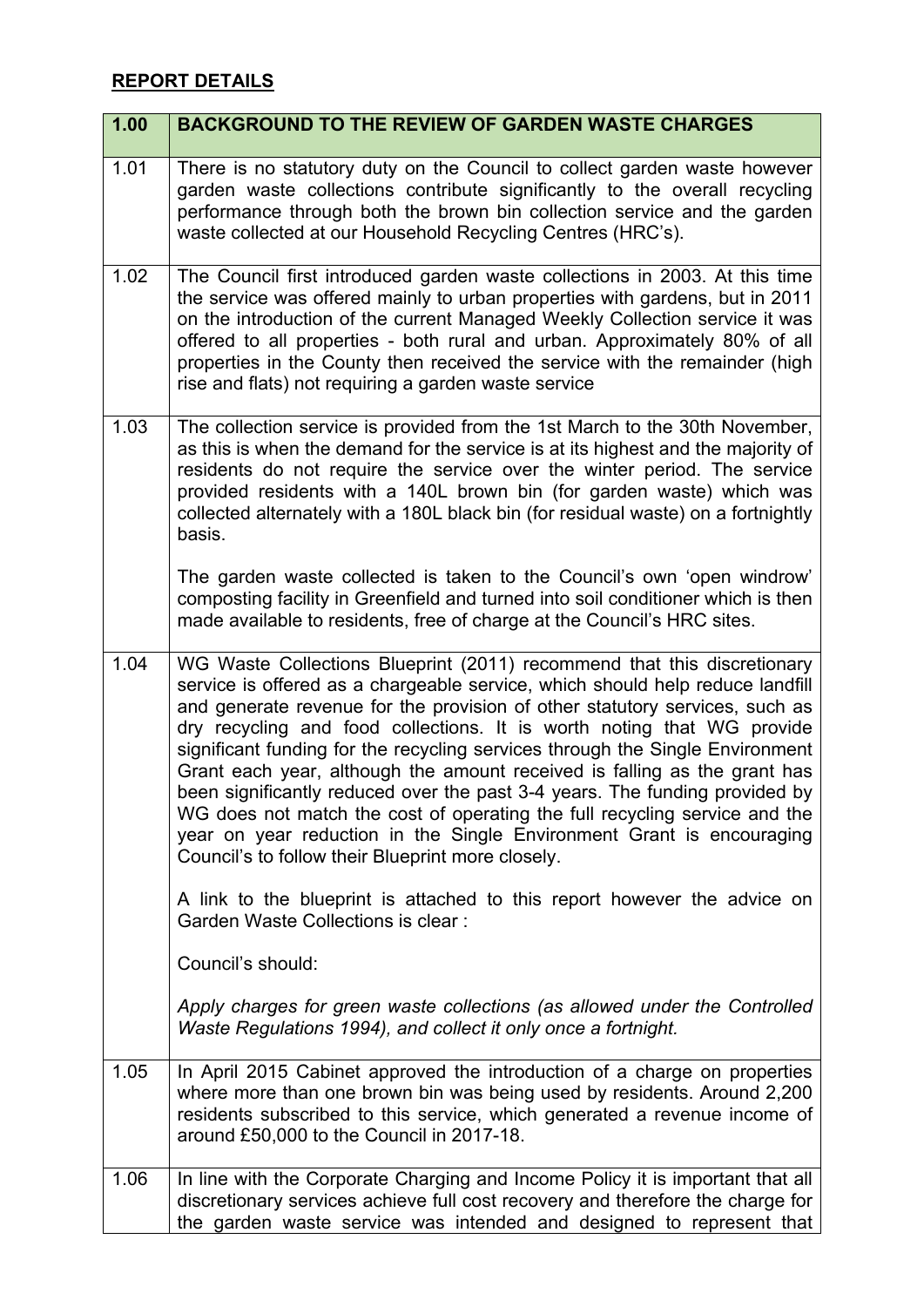|      |                                                              | telephone payments for the new service.                                                                                                                                                                                 |                | position. Subsequently, Cabinet approved the introduction of the £30<br>subscription charge for the collection of all garden waste in January 2018<br>and subscriptions were accepted from February 2018, with the new service<br>commencing in April 2018. Following approval of the charging policy,<br>payment mechanism were introduced to encourage online payments and                                                                                                              |
|------|--------------------------------------------------------------|-------------------------------------------------------------------------------------------------------------------------------------------------------------------------------------------------------------------------|----------------|-------------------------------------------------------------------------------------------------------------------------------------------------------------------------------------------------------------------------------------------------------------------------------------------------------------------------------------------------------------------------------------------------------------------------------------------------------------------------------------------|
| 1.07 |                                                              | In the first year of the subscription process, 33,871 permits were sold.                                                                                                                                                |                |                                                                                                                                                                                                                                                                                                                                                                                                                                                                                           |
|      | Of which                                                     | 29,021 Properties ordered 1 permit<br>4,292 Properties ordered 2 permits<br>558 Properties ordered 3 permits                                                                                                            |                |                                                                                                                                                                                                                                                                                                                                                                                                                                                                                           |
|      | accounted for.                                               |                                                                                                                                                                                                                         |                | This indicates that well over half of all residents previously using the service<br>have subscribed for at least one bin to be collected under the new<br>arrangement. The actual take up exceeded the financial target set for the<br>service and generated an additional £166k over and above the £800k target<br>- once the previous target for additional bins of £50k per year had been                                                                                              |
| 1.08 | $\bullet$<br>$\bullet$                                       | The subscription rate for 2019.<br>The potential to extend the service to operate over a full year.<br>Payment mechanisms.<br>• The use of technology to log payments and record collections.<br>residents on benefits. |                | The review, requested by Cabinet has considered the following areas:<br>The potential to offer a reduced concessionary reduced rates for                                                                                                                                                                                                                                                                                                                                                  |
| 1.09 |                                                              | The subscription rate for 2019                                                                                                                                                                                          |                |                                                                                                                                                                                                                                                                                                                                                                                                                                                                                           |
|      | The options for charging arrangement in 2019 are as follows: |                                                                                                                                                                                                                         |                |                                                                                                                                                                                                                                                                                                                                                                                                                                                                                           |
|      | Option                                                       | $1st$ Bin (140L)                                                                                                                                                                                                        | 2 or more bins | <b>Potential Additional</b><br>Funding                                                                                                                                                                                                                                                                                                                                                                                                                                                    |
|      | 1                                                            | £30                                                                                                                                                                                                                     | £30/ per bin   | As existing                                                                                                                                                                                                                                                                                                                                                                                                                                                                               |
|      | $\overline{2}$                                               | £35                                                                                                                                                                                                                     | £35            | £169k                                                                                                                                                                                                                                                                                                                                                                                                                                                                                     |
|      | 3                                                            | £40                                                                                                                                                                                                                     | £40            | £338k                                                                                                                                                                                                                                                                                                                                                                                                                                                                                     |
|      | $\overline{4}$                                               | £45                                                                                                                                                                                                                     | £45            | £508k                                                                                                                                                                                                                                                                                                                                                                                                                                                                                     |
|      | 5                                                            | £50                                                                                                                                                                                                                     | £50            | £676k                                                                                                                                                                                                                                                                                                                                                                                                                                                                                     |
| 1.10 | $(E30 - Option 1)$ .                                         |                                                                                                                                                                                                                         |                | Given that this was the first year of the service, it is thought that a rise in<br>charges may be seen as unfair and may impact on the number of people<br>subscribing for the service in the new year. Whilst there has been limited<br>comment or criticism of the new service and the charge, there is a risk that<br>take up may suffer if prices are raised at this point. It is therefore proposed<br>that the price for the service is fixed at the same level for the 2019 season |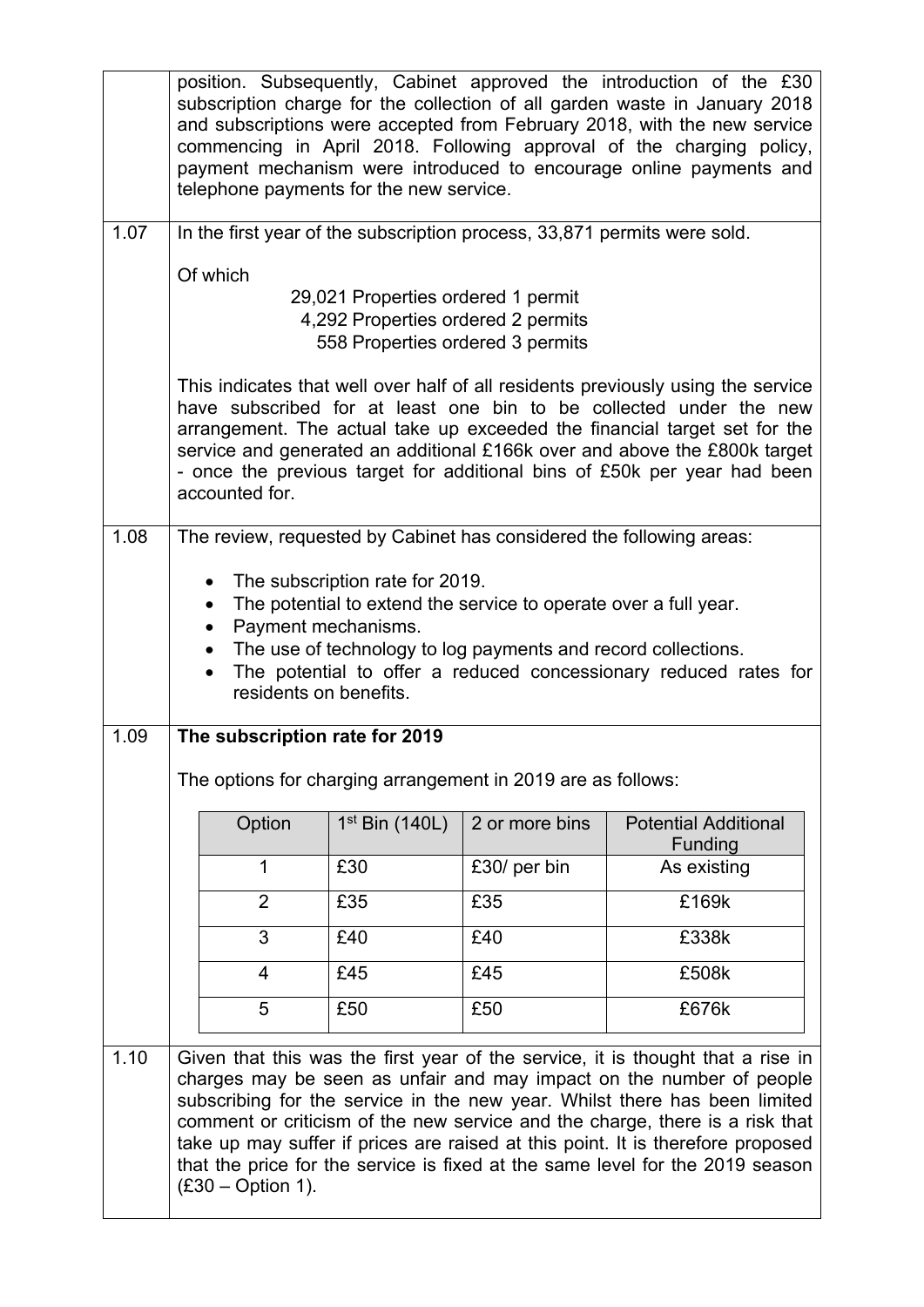| 1.11 | The potential to extend the service to operate over a full year.                                                                                                                                                                                                                                                                                                                                                                                                                                                                                                                                                                                                                                                                            |
|------|---------------------------------------------------------------------------------------------------------------------------------------------------------------------------------------------------------------------------------------------------------------------------------------------------------------------------------------------------------------------------------------------------------------------------------------------------------------------------------------------------------------------------------------------------------------------------------------------------------------------------------------------------------------------------------------------------------------------------------------------|
|      | Whilst the current service does not operate between December and<br>February, there is also limited demand for the service during these periods<br>and whilst a small number of requests have been received for a full year<br>service, the majority of residents have accepted the service as provided.<br>This position is supported by reviewing the green waste arising's from<br>previous years which shows minimal levels of garden waste previously<br>collected during this period. It should be noted that all HRC sites receive<br>garden waste throughout the year.<br>In order to accommodate the requests to deal with late leaf fall it is proposed<br>to extend the garden waste collection service through to the Christmas |
|      | period when residual waste collections move to a weekly frequency, to deal<br>with the additional demand.                                                                                                                                                                                                                                                                                                                                                                                                                                                                                                                                                                                                                                   |
| 1.12 | Payment mechanisms.                                                                                                                                                                                                                                                                                                                                                                                                                                                                                                                                                                                                                                                                                                                         |
|      | Options are now being considered to provide streamlined and easier<br>payment mechanisms for residents, which may include Direct Debit with<br>automated renewal arrangements. This will reduce the administrative burden<br>on the service and it is expected that these arrangements will be in place in<br>readiness for the 2020 season.                                                                                                                                                                                                                                                                                                                                                                                                |
| 1.13 | The use of technology to log payments and record collections.                                                                                                                                                                                                                                                                                                                                                                                                                                                                                                                                                                                                                                                                               |
|      | The system for the payment of the subscription requires the resident to<br>contact the Council to subscribe to the service. This contact is either by<br>website, phone or by calling in at one of the Council's Connect Centres.<br>They are asked to provide an upfront payment and they are then posted out<br>a pack, which contains a permit sticker and a copy of the terms & conditions,<br>along with an information leaflet of where to place the sticker. The stickers<br>are coloured and have a bar code to prevent them from being duplicated<br>which makes it easier for the collection crews to identify the additional bins at<br>each property.                                                                           |
| 1.14 | There are technology based systems available which will deliver a more<br>efficient method of registering a bin to a property and indicating to the<br>operatives that the collection has been paid for. This will speed up the<br>management and payment process and will remove the need to issue<br>stickers each year. It is recommended that options for this approach are<br>considered and introduced in readiness for the 2020 season. The estimated<br>cost of the implementation is £30k and it is proposed that the funding is<br>found from the current year in order to purchase the new system.                                                                                                                               |
| 1.15 | The potential to offer a reduced rate for residents on benefits                                                                                                                                                                                                                                                                                                                                                                                                                                                                                                                                                                                                                                                                             |
|      | Staff have reviewed the take up of the service in 2018 and looked at options<br>to provide a concession under the Council Tax reduction scheme (CTRS).                                                                                                                                                                                                                                                                                                                                                                                                                                                                                                                                                                                      |
|      | The analysis showed that during the first year of implementation, 30% of<br>resident who are in receipt of CTRS benefits subscribed to the garden waste<br>service.                                                                                                                                                                                                                                                                                                                                                                                                                                                                                                                                                                         |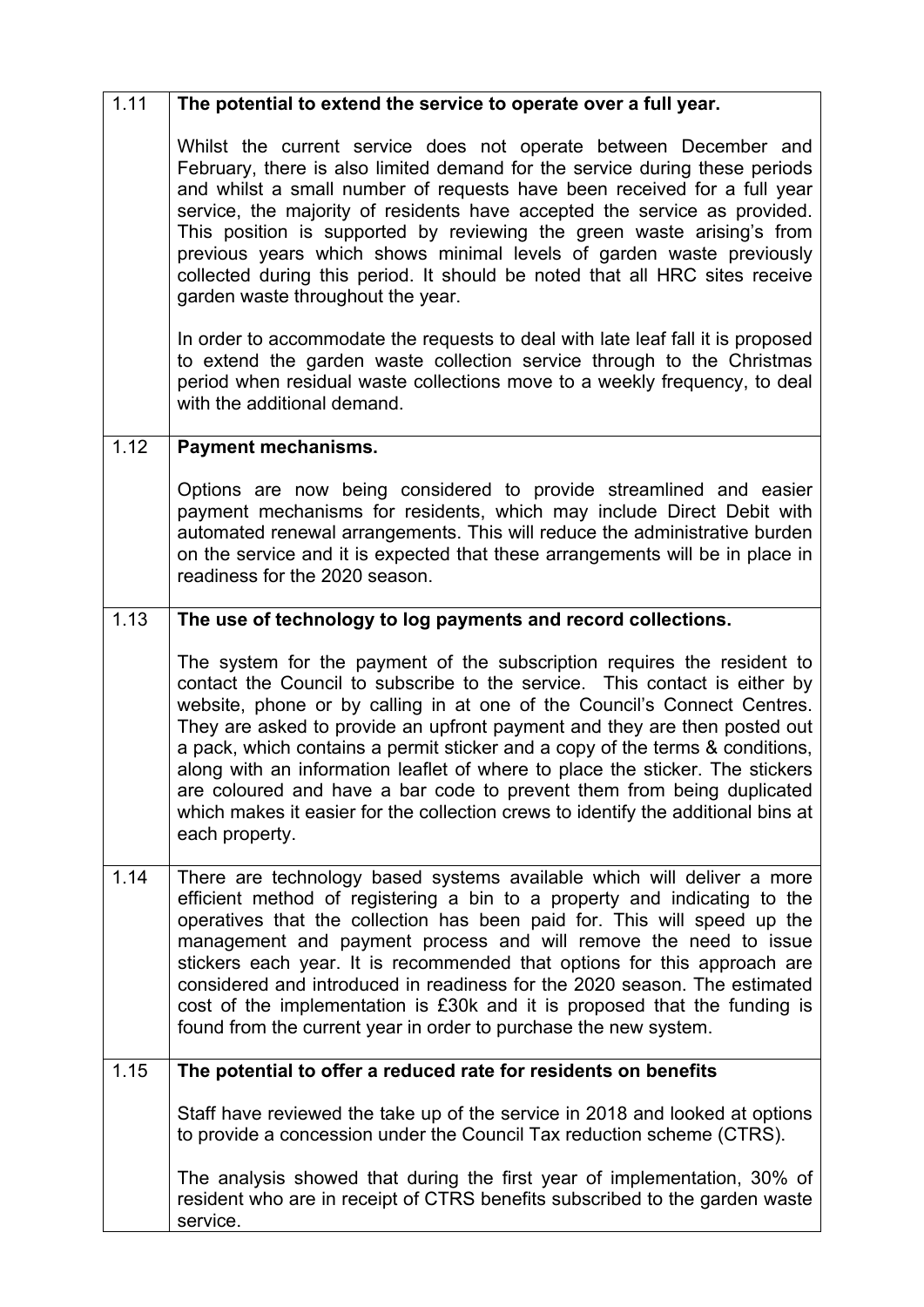| 1.16 | The potential to offer a reduced rate for residents on benefits was considered<br>during the first year of introduction however it would be difficult to provide<br>such a discount without passing additional costs onto other non-eligible<br>residents.                                                                                          |
|------|-----------------------------------------------------------------------------------------------------------------------------------------------------------------------------------------------------------------------------------------------------------------------------------------------------------------------------------------------------|
| 1.17 | The management and administration around offering reduced rates for<br>residents on benefits will be both costly and time consumming to carry out<br>the checking and approving of evidence from residents, along with<br>monitoring changes in resident's circumstances throughout the year which<br>could lead to confusion when issuing permits. |
| 1.18 | It is therefore proposed that no reduced rate will be offered to residents on<br>benefits and that the current flat rate of £30 should apply to all collections in<br>2019. The cost of the service will be reviewed annually in future and included<br>within the Portfolio's annual review of fees and charges.                                   |

| $\boxed{2.00}$ | <b>RESOURCE IMPLICATIONS</b>                                                                               |
|----------------|------------------------------------------------------------------------------------------------------------|
| 2.01           | The financial benefit from the introducing the charge is significant and<br>detailed in the report.        |
| 2.02           | The delivery and receipt of the payments and stickers places a high demand<br>on the service support team. |

| 3.00 | <b>CONSULTATIONS REQUIRED / CARRIED OUT</b>                                                                                                                                                                                                                                  |
|------|------------------------------------------------------------------------------------------------------------------------------------------------------------------------------------------------------------------------------------------------------------------------------|
| 3.01 | With Cabinet Member.                                                                                                                                                                                                                                                         |
| 3.02 | The outcome of the review was presented to Environment Overview and<br>Scrutiny Committee in December 2018. Full details of the discussions and<br>recommendations made by the Committee will be provided to Cabinet at the<br>January 2019 meeting by the Scrutiny Manager. |

| 4.00 | <b>RISK MANAGEMENT</b>                                                                                    |
|------|-----------------------------------------------------------------------------------------------------------|
| 4.01 | A delivery project team is established and monitors the delivery of the<br>garden waste charging project. |

| 5.00 | <b>APPENDICES</b> |
|------|-------------------|
| 5.01 | None.             |

| 6.00 | <b>LIST OF ACCESSIBLE BACKGROUND DOCUMENTS</b>                                                                       |
|------|----------------------------------------------------------------------------------------------------------------------|
| 6.01 | Link to WG Blue print                                                                                                |
|      | http://www.wrapcymru.org.uk/sites/files/wrap/Municipal%20Sector%20Plan%20Wales%20-<br>%20Collections%20Buleprint.pdf |